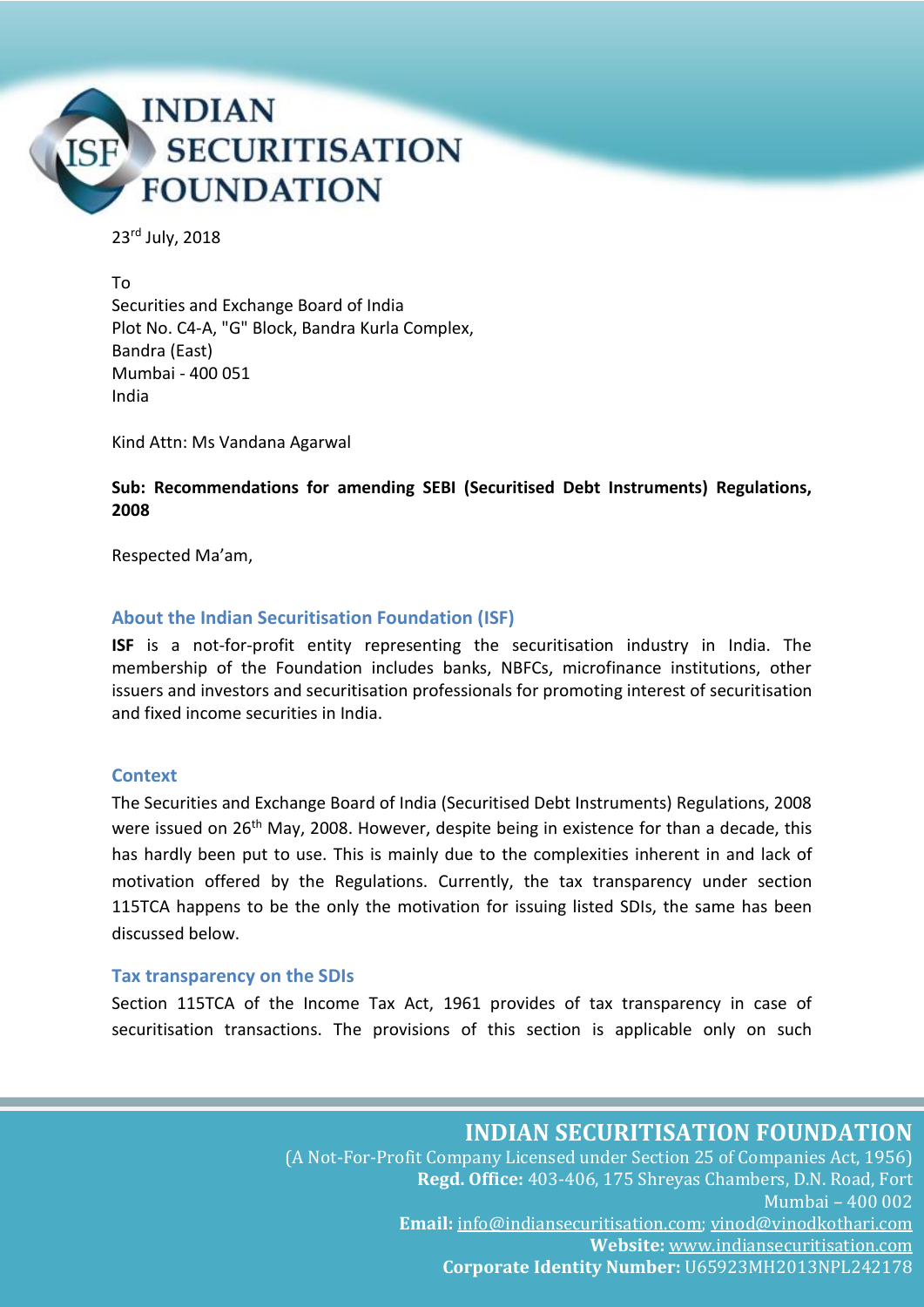# **INDIAN SECURITISATION FOUNDATION**

transactions which involve issuance of securities by securitisation trusts. The term "securitisation trust" is a defined term and includes the following:

*(d) "securitisation trust" means a trust, being a—*

*(i) "special purpose distinct entity" as defined in clause (u) of sub-regulation (1) of regulation 2 of the Securities and Exchange Board of India (Public Offer and Listing of Securitised Debt Instruments) Regulations, 2008 made under the Securities and Exchange Board of India Act, 1992 (15 of 1992) and the Securities Contracts (Regulation) Act, 1956 (42 of 1956), and regulated under the said regulations; or*

*(ii) "Special Purpose Vehicle" as defined in, and regulated by, the guidelines on securitisation of standard assets issued by the Reserve Bank of India; or*

*(iii) trust set-up by a securitisation company or a reconstruction company formed, for the purposes of the Securitisation and Reconstruction of Financial Assets and Enforcement of Security Interest Act, 2002 (54 of 2002), or in pursuance of any guidelines or directions issued for the said purposes by the Reserve Bank of India,*

*which fulfils such conditions, as may be prescribed.*

Securitisation transactions in India are carried on mostly by banks and financial institutions, and in process they also have to comply with the provisions of the RBI guidelines. Therefore, transactions which are not carried out in accordance RBI guidelines are insignificant in number and the number of transactions which have to be compulsorily listed also remains insignificant.

### **Recommendations**

a. Definition of debt:

The definition of "debt" or "receivables" under the Regulations is as follows: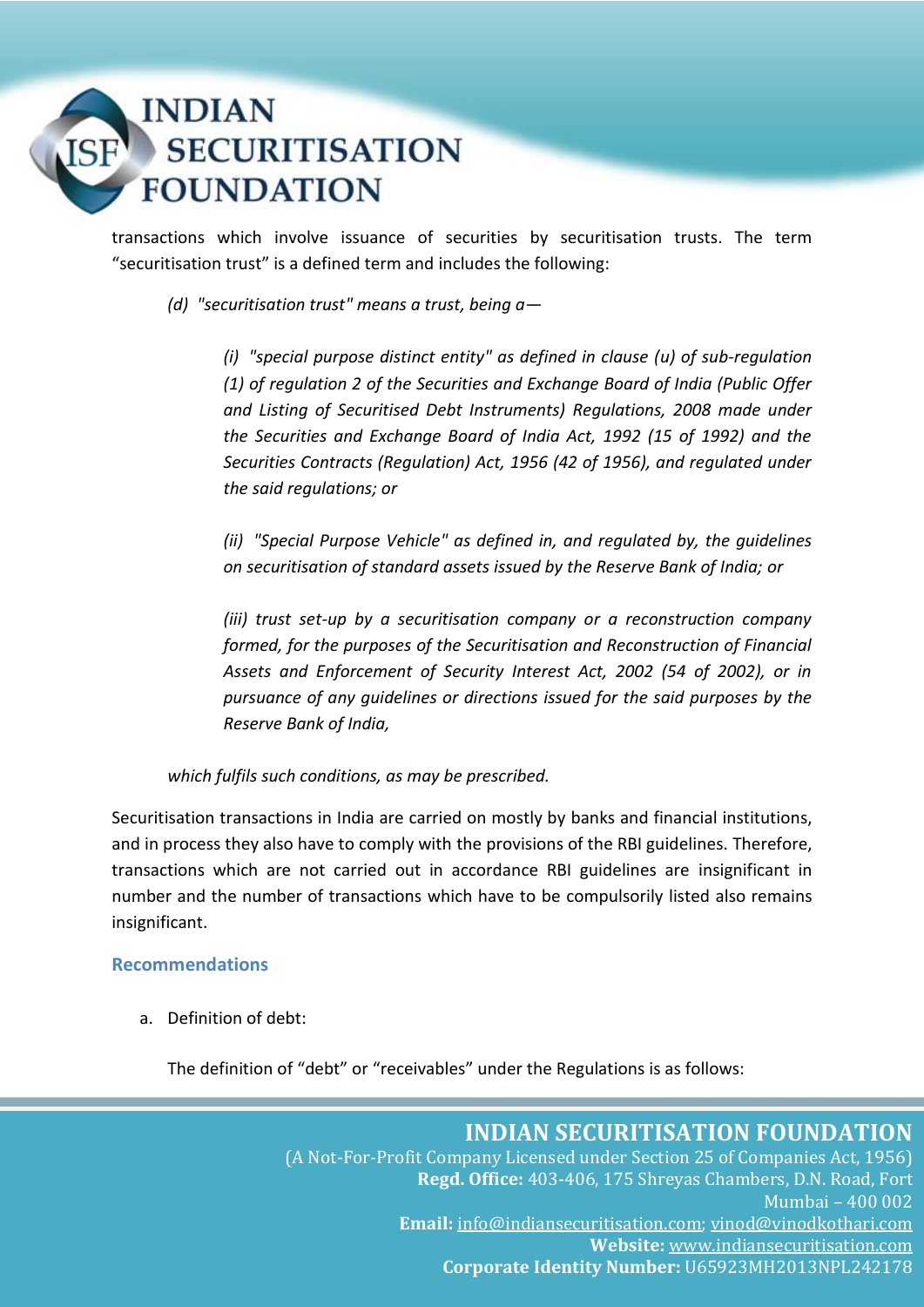

*(g) "debt" or "receivables" means any right that generates or results into a cash flow and includes -*

*(i) mortgage debt ;* 

*(ii) such receivables arising out of securities as may be specified by the Board; (iii) any financial asset within the meaning of clause (l) of sub - section (1) of section 2 of the Securitisation and Reconstruction of Financial Assets and Enforcement of Security Interest Act, 2002 (54 of 2002);*

The definition of debt under the Regulations is very restrictive, the same may be amended to the increase the coverage. While the Regulations use the word receivables as well, however, the definition of the same refers to only such receivables arising out of securities. Therefore, there is an impression that only such receivables arising from securities can be securitised, thereby, leaving out a large number of the items which can be securitised, like lease receivables etc., from its gamut.

The meaning of the term "debt" or "receivables", therefore, must be reconsidered.

b. Definition of the SDI:

The definition of "securitised debt instrument" under the Regulations is as follows:

*(s) "securitised debt instrument" means any certificate or instrument, by whatever name called, of the nature referred to in sub-clause (ie) of clause (h) of section 2 of the Act issued by a special purpose distinct entity;*

Sub-clause (ie) of Clause (h) of Section 2 of the Securities Contract (Regulation) Act, 1956 defines securitised debt instrument in the following manner:

*(ie) any certificate or instrument (by whatever name called), issued to an investor by any issuer being a special purpose distinct entity which possesses any debt or receivable, including mortgage debt, assigned to such entity, and* 

## **INDIAN SECURITISATION FOUNDATION**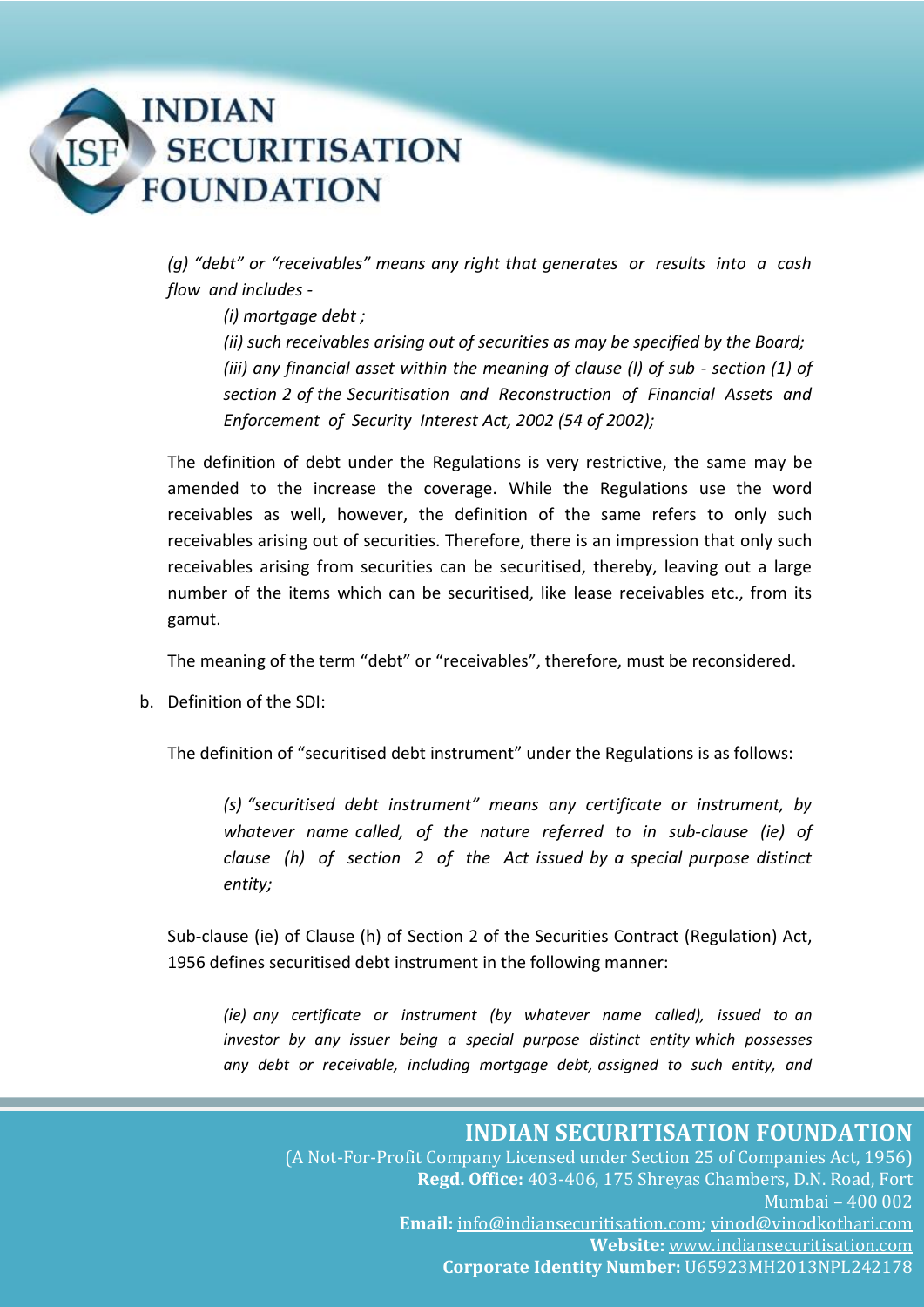# **INDIAN SECURITISATION FOUNDATION**

*acknowledging beneficial interest of such investor in such debt or receivable, including mortgage debt, as the case may be*

While the definition provided in sub-clause (ie) is an inclusive definition, however, it does not expressly include debt securities issued by SPEs. Debt securities, if issued by SPEs, shall not attract the provisions of section 115TCA, therefore, will be more beneficial for the investors and issuer as well. Therefore, a clarificatory change to include debt securities within the scope of this clause will be welcoming.

c. Meaning of special purpose distinct entity:

As per the Regulations, a special purpose distinct entity has to be in the nature of trust, however, world-over the special purpose distinct entities can also be in the nature of the companies. Therefore, the meaning of the term may be expanded to include all types of entities.

d. On-balance sheet securitisation structures:

Currently the Regulations give an impression that only such structures which involve assignment of receivables to a trust can be securitised. However, bankruptcy remoteness can be achieved through other means as well, like in case of Covered Bonds. These are not covered under the Regulations.

e. Simplification of rules:

The common understanding in the securitisation industry is that the SEBI Directions pose additional compliance burden on the originators, the SPV and the trustees, therefore, the same is not referred to. Some of them have been enlisted below:

- i. Chapter IV of the Regulations require detailed re-examination so as to ensure that there are no impractical obligations on the trustees.
- ii. Provisions relating to the accounts, audit and maintenance of records also seem impractical depending on the manner of operations of the SPEs.

## **INDIAN SECURITISATION FOUNDATION**